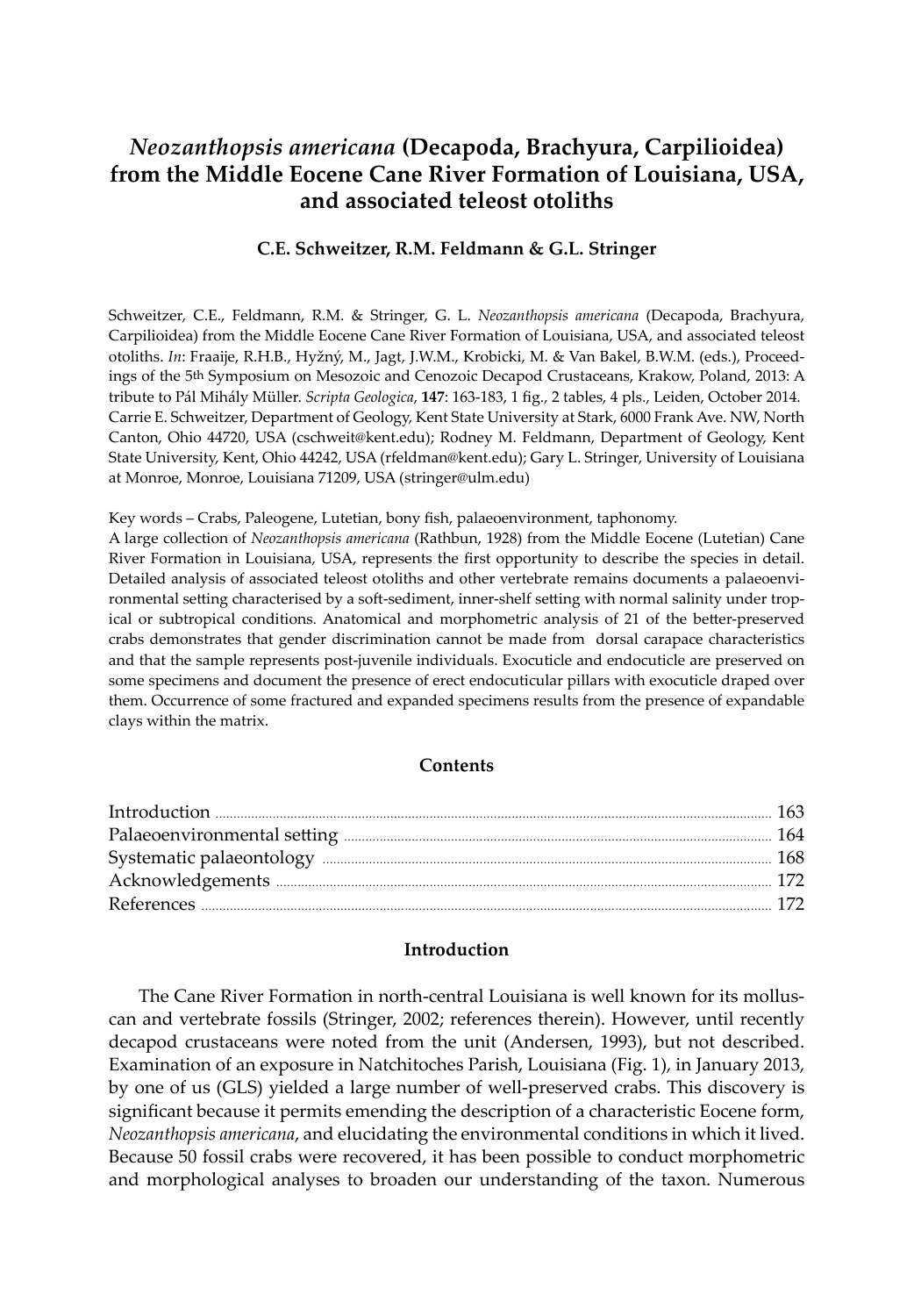

Fig. 1. Map showing the locality from which *Neozanthopsis americana* (Rathbun, 1928) was collected for the present study.

teleost otoliths preserved in intimate association with the decapods can be used to constrain depth, substrate and salinity conditions at the site of deposition.

# **Palaeoenvironmental setting**

Bulk samples and surface collections were utilized to reconstruct the palaeoenvironment associated with the decapod specimens in the Middle Glauconitic Clay Member of the Cane River Formation at the locality. Both invertebrates and vertebrates were analysed. Approximately 30 kg of fresh and unweathered sediment was collected from the same horizon from which the decapods originated. A primary consideration was to examine teleost otoliths to assist in determining the palaeoecological conditions. While the sample size is large for typical micropalaeontological investigations (i.e., foraminifera), it is not so for otolith studies. Otolith studies typically employ much larger samples to increase the probability of recovering specimens, and some exceed 100 kg and even 1,000 kg (Nolf & Dockery, 1990; Nolf & Stringer, 2003).

The bulk sample was air-dried for several weeks to assist in the disaggregation and processing of the clay matrix. The sediment was wet screened using plain water with no additives because of their potential adverse effect on the aragonitic otoliths. During the wet screening all residue that was retained on a U.S. Standard Sieve #30 was kept for study. Following the wet sieving, the residue was labelled and air-dried. U.S. Standard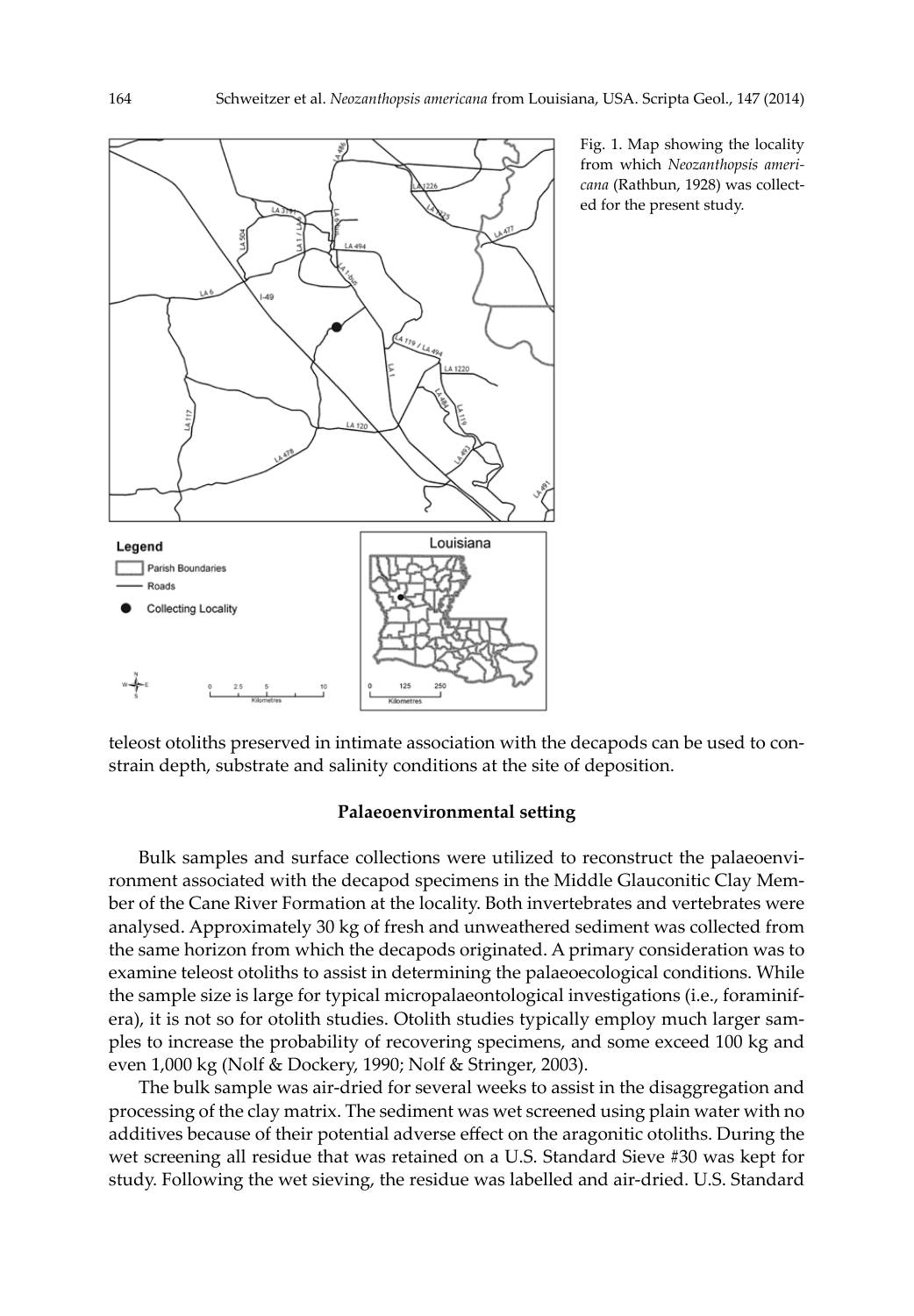sieves (#5 to #30) were employed to separate the residue into similar-sized material for easier microscopic examination. An Olympus binocular microscope (0.8 to 40 ×) was employed to extract the otoliths from the residue. A smaller representative sample was also screened for foraminiferal and ostracod analysis using an 80 mµ-mesh sieve. All otoliths, one-quarter intact or more, were picked from the residue under a variable  $(0.7 \times$  to 3.0  $\times$ ) binocular microscope with 10  $\times$  and 20  $\times$  oculars. The otoliths were identified by comparing them to specimens from extant fish or fossil specimens from comparative collections.

Skeletal vertebrate remains were very rare in the bulk sample residues, with only five specimens recovered (two shark teeth, two fish spines and a single fish vertebra). However, the remains of teleostean otoliths were much more common with approximately 150 specimens extracted from the residue. The otoliths were utilized to determine palaeoecological parameters of the locality. Otolith analysis revealed an assemblage of 17 teleost taxa representing 11 families. The teleostean assemblage is dominated by Ophidiidae (35.48 per cent), Bregmacerotidae (21.77 per cent), Congridae (13.71 per cent), Holocentridae (8.87 per cent), and Albulidae (4.84 per cent). These five families account for nearly 85 per cent of the total number of specimens.

The basic premise of the analysis is to utilize the identified fossil otoliths to obtain data on the preferred habitats of comparable modern fish. Examination of the otolith assemblage from the bulk sample reveals the absence of representatives that are indicative of deep waters only (> outer shelf or 200 m). All but one of the teleost taxa represented by otoliths from the locality are presently found in shore waters of the continental United States on or above the continental shelf (less than 200 m) according to Nelson *et al*. (2004). The pterothrissids are the only group reported from the site that is not listed; however, the presence of pterothrissids in Paleogene nearshore deposits of the United States has been well established by numerous studies including Nolf (1985, 1995), Nolf & Dockery (1993), Müller (1999) and Nolf & Stringer (2003). Therefore, as a general interpretation, the bony fish represented by otoliths indicate a marine environment no deeper than outer shelf and probably shallower.

Specific analysis of the otolith assemblage can provide additional insight into the palaeoenvironment at the locality during the Middle Eocene. When the Cane River Formation bony fish represented by otoliths are compared to the modern ichthyological fauna from the Gulf of Mexico and the Atlantic Ocean (Hoese & Moore, 1998; McEachran & Fechhelm, 1998, 2005; Nelson, 2006), the fossil otoliths turn out to represent fish that are mainly tropical and subtropical in nature. Furthermore, most of the fossil otoliths represent fish expected in normal marine salinity although a few of the forms could tolerate reduced salinities. Many of the taxa prefer soft or muddy substrates. There is an absence of representatives of Myctophidae (myctophids) or Macrouridae (macrourids). Nolf & Brzobohaty (1992) stated that otolith assemblages that were free or almost free of myctophids indicate a neritic environment with little oceanic influence.

The most abundant otoliths as well as the largest number of taxa in the Middle Glauconitic Clay Member are from Ophidiidae (35.48 per cent). Extant representatives of this family are commonly known as cusk eels and are mainly bathybenthic fish with a few neritic and pelagic forms (Nelson, 2006). However, during the Paleogene, the ophidiids were represented by a very rich neritic fauna living mainly on soft and muddy substrates. In the early Paleogene, the ophidiids were some of the most common and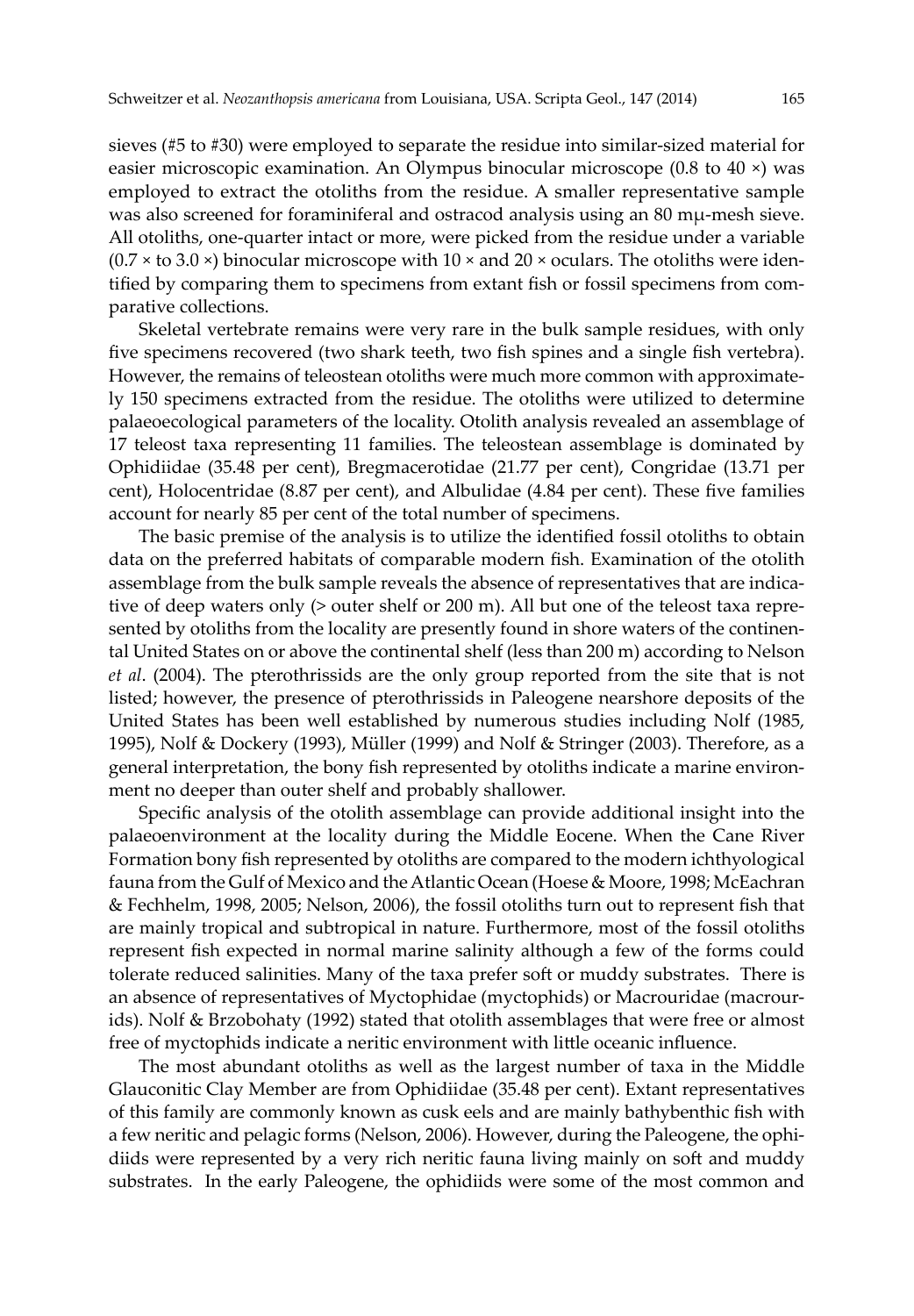most speciose groups of teleosts and have long been noted in shallow-marine deposits around the world (Nolf, 1980, 1985; Schwarzhans, 1981; Radwańska, 1992; Stringer, 1986; Breard & Stringer, 1995). The extant species should be considered relicts of a formerly much larger group which were widely distributed in shelf environments (Schwarzhans, 1981; Nolf, 1985). Several of the ophidiids at the study site are believed to be closely related to the extant genus *Lepophidium*, which has a depth range from 0-400 m.

Otoliths of Bregmacerotidae are the second most abundant otoliths (21.77 per cent) and are represented by *Bregmaceros*, which is a codlet, a small midwater fish (Hoese & Moore, 1977). *Bregmaceros atlanticus* is the only species known from the Gulf of Mexico, and it is common and widespread on the middle shelf. It commonly occurs in water depths of 20 to 36 m in the northern Gulf of Mexico according to Dawson (1966). However, it should be noted that Dawson's sampling stations did not go deeper than 36 m. Although the worldwide depth distribution of the genus is 0-400 m, the species in the Gulf of Mexico is commonly found between 0-200 m.

Taxa within Congridae, or conger eels, are represented by three forms in the otolith assemblage and include *Rhynchoconger*, *Gnathophis* and *Paraconger*. Congrid otoliths are very common and abundant in many Paleogene sediments of neritic environments with soft, muddy bottoms (Stringer, 1986) and constitute 13.71 per cent of the total otoliths from the Cane River Formation sample. Extant congrids generally prefer tropical and temperate seas with the juveniles being found mainly in shallow, marine, coastal waters (Hoese & Moore, 1998). Extant congrids are reported as marine only with the adults occurring primarily in deeper waters (Nelson, 1994). Modern representatives of *Rhynchoconger flava* from the Gulf of Mexico are found from 20-175 m, while *Gnathophis* are encountered from 50-600+ m.

The third most abundant otoliths from the locality are those of Holocentridae, commonly known as squirrelfish and soldierfish. The family is represented by one taxon, *Myripristis*, which constitutes 8.87 per cent of the total otoliths. This percentage of myripristid otoliths in the assemblage is quite unusual. Although Nolf (1985) noted that otoliths of Holocentridae are commonly found in neritic Cenozoic sediments, they are rarely abundant in the Cenozoic of the Gulf Coast. Stringer & Breard (1997) reported on six Middle and Upper Eocene sites in Louisiana and Mississippi involving approximately 7,500 otoliths. The percentage of myripristids ranged from 0 to 2 per cent in these assemblages. Therefore, the almost 9 per cent of myripristids at the locality is unusual and noteworthy.

Nolf & Brzobohaty (1992) indicated that *Myripristis* was found from 0-100 m, based on modern bathymetric data. Nelson (1994, 2006) also stated that squirrelfish and soldierfish occur between the shoreline and 100 m. Nelson further noted that they are nocturnal, usually hiding in crevices or beneath ledges of reefs in the daytime. Hoese & Moore (1998) stated that squirrelfish are a tropical family represented by several species found, so far, only on the offshore reefs in the Gulf of Mexico. In their classic work on the fish of the Bahamas and adjacent tropical waters, Bohlke & Chaplin (1968) stated that squirrelfish and soldierfish are reef fish that occur in tropical waters around the world. The abundance of myripristid otoliths and ecological data on modern myripristids strongly suggests the presence of an offshore reef environment, possibly a patch reef at or near the locality (Bohlke & Chaplin, 1968; Greenberg, 1977; Hoese & Moore, 1998; Nelson, 1994, 2006).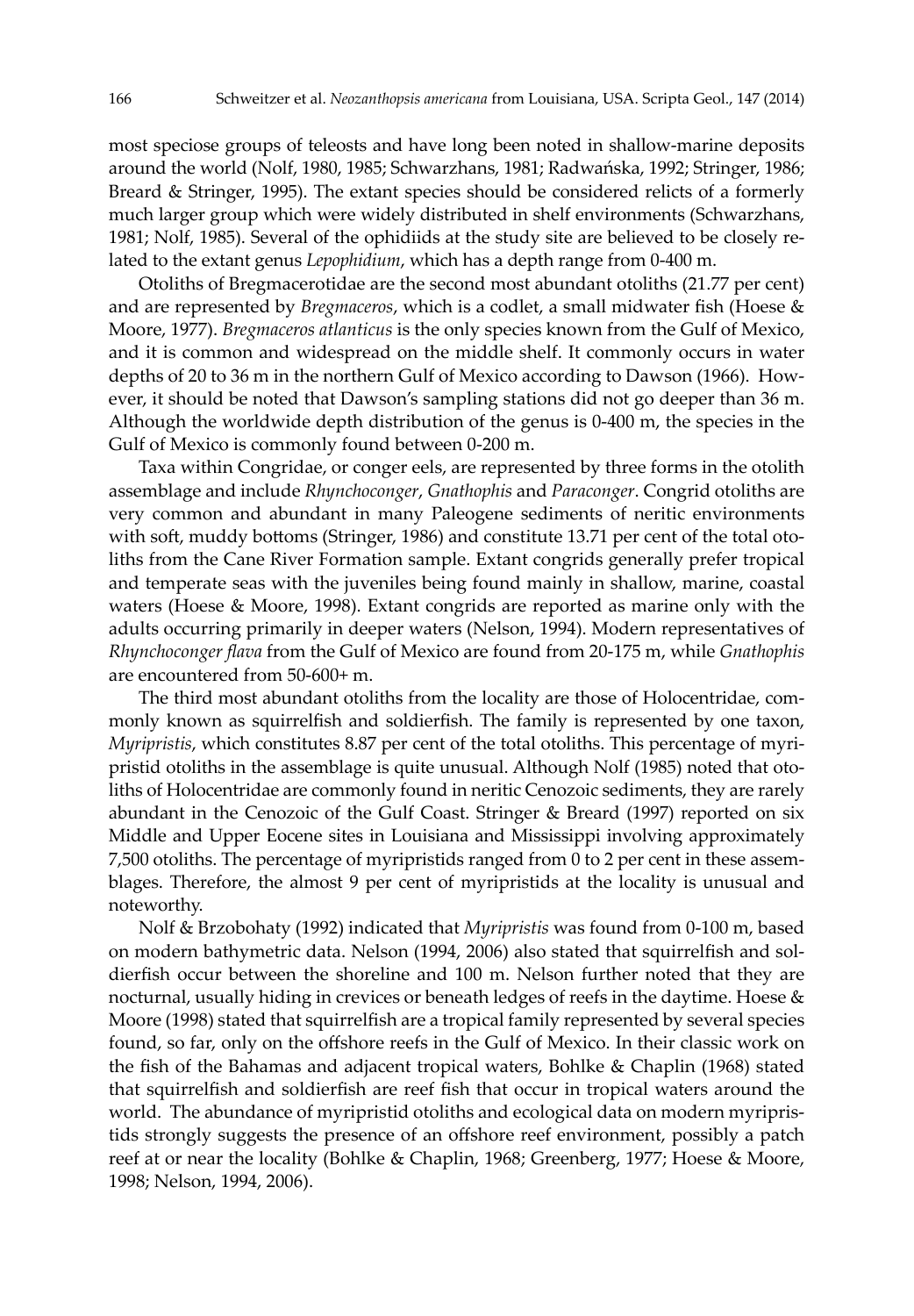Albulidae (bonefish), which was represented by *Pterothrissus*, comprised almost 5 per cent of the total otoliths. The two modern species of *Pterothrissus* are found in marine waters ranging from 50-500 m in depth. However, as noted above, pterothrissids in Paleogene nearshore deposits of the United States have been well established by numerous studies. Nolf (1985) noted that *Pterothrissus* was found in neritic Cenozoic deposits and that some species were confined to shallow-water deposits.

Although found in smaller numbers, several other taxa in the Middle Glauconitic Clay Member provide relevant palaeoenvironmental data. Haemulids (grunts) are represented by one taxon, *Haemulidarum*? *obliquus*, comprising 4 per cent of the total otoliths. Recent species of the genus *Haemulon* are typically found from 0-50 m. A representative of Sciaenidae, *Sciaenidarum*? *eporrectus*, also constitutes 4 per cent of the otolith assemblage. The sciaenids, which include the drums and croakers, are quite common in shallow-marine waters, estuarine, and coastal areas (Schwarzhans, 1993; Hoese & Moore, 1998). Myers (1960) noted the strict confinement of the Sciaenidae to continental coasts while Nelson (2006) noted that sciaenids occur mainly in shallow water near continental regions. Most sciaenids prefer shallow waters with muddy bottoms and feed on benthic organisms. Studies by Darnell *et al*. (1983) in the modern Gulf of Mexico indicated that areas of highest density for sciaenids were generally located in waters shallower than 40 m, but sciaenids were not abundant at the locality.

In summary, the teleost otoliths indicate a shallow-marine palaeoenvironment with normal marine salinities. Palaeowater depths were most likely in the 20-50 m range (inner to middle shelf). The substratum was most likely soft, and climatic conditions were probably tropical to subtropical. The unusual abundance of myripristids indicates the likely presence of an offshore reef environment, possibly a patch reef, at or near the locality. Invertebrate and vertebrate groups present at the site also support this interpretation of the palaeoenvironment. The invertebrate macrofauna appears to have a fairly low diversity (around 30 species) and is dominated by marine taxa including bivalves (*Corbula*, *Cubitostrea* and *Venericardia*), gastropods (*Pseudoliva*, *Athleta* and *Architectonica*), cephalopods (*Belosaepia*) and cnidarians (two colonial corals, *Madracis* and *Madrepora*, as well as the solitary coral, *Flabellum*). Foraminifera are fairly common, especially the macroscopic *Discocyclina advena.* The foraminiferal assemblage has mainly inner to middle shelf species; deeper shelf taxa are rare. Ostracods are also fairly common as well and also appear to be mainly inner- to middle-shelf. Although vertebrate skeletal remains were quite rare in the bulk sample residue, limited surface collections did reveal additional chondrichthyan and actinopterygian skeletal material. Chondrichthyan taxa represented at the site included *Carcharias* (sand tiger shark), *Galeocerdo* (two species of tiger shark), *Abdounia*  (catshark), *Hemipristis* (snaggletooth shark), *Isurus* (mako shark), *Cretalamna* (mackerel shark), *Myliobatis* (eagle ray) and *Pristis* (sawfish). Skeletal remains of actinopterygians include teeth of *Sphyraena* (barracuda) and spines of *Cylindracanthus*. All of the vertebrate skeletal remains represent modern taxa that would be found in the proposed palaeoenvironment (Breard & Stringer, 1999; Stringer & Miller, 2001). This supports the previous interpretation of the palaeoenvironment for the crab family Zanthopsidae of an open marine, mid- to outer-shelf environment, often associated with glauconite and/or larger benthic foraminifera (Schweitzer *et al*., 2005).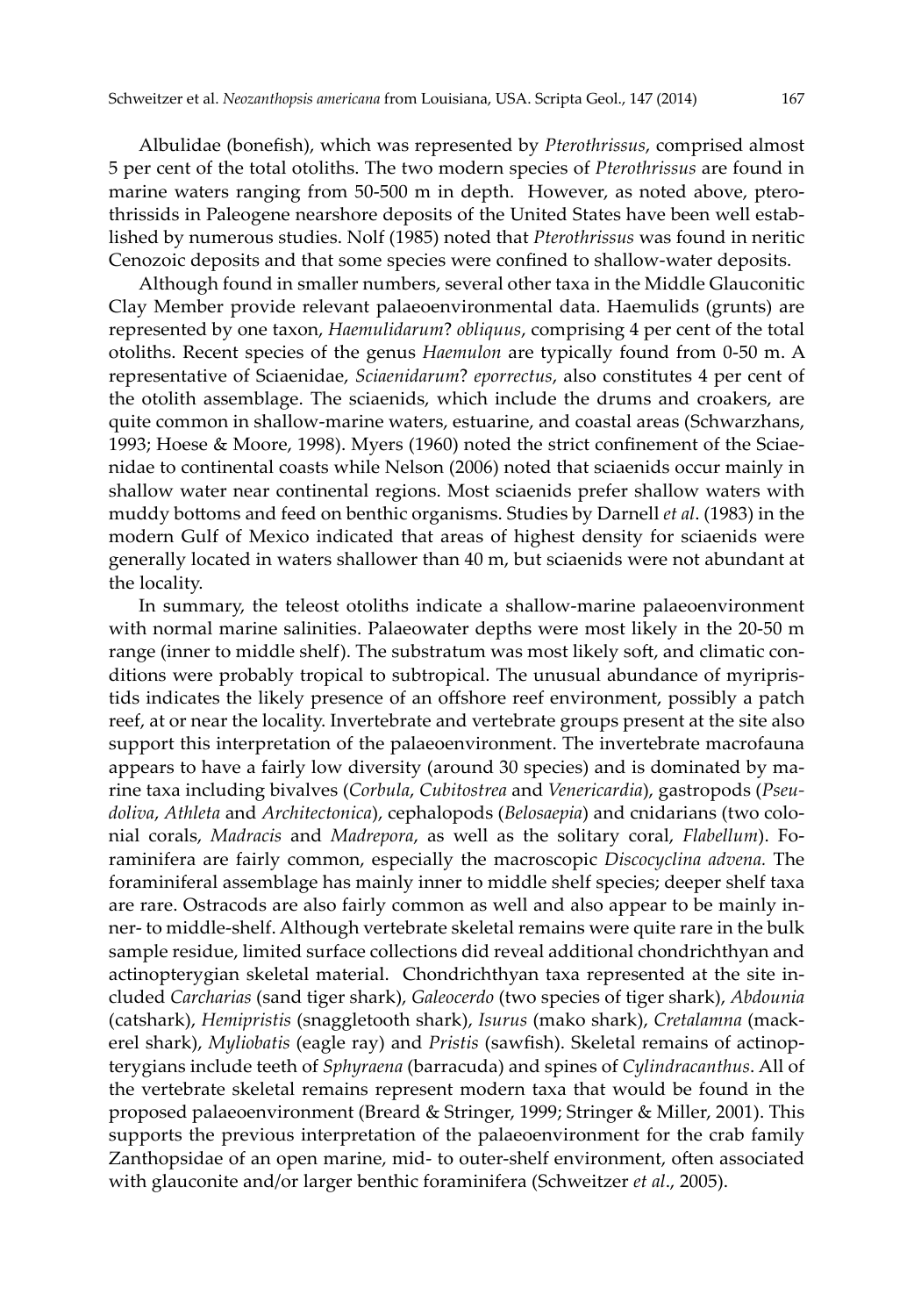#### **Systematic palaeontology**

# **Superfamily Carpilioidea Ortmann, 1893 Family Zanthopsidae Vía, 1959**

*Included genera – Fredericia* Collins & Jakobsen, 2003; *Harpactocarcinus* A. Milne-Edwards, 1862; *Harpactoxanthopsis* Vía, 1959; *Lovaracarcinus* De Angeli & Beschin, 2010; *Martinetta* Blow & Manning, 1997; *Neozanthopsis* Schweitzer, 2003 and *Zanthopsis* M'Coy, 1849.

*Diagnosis –* See Schweitzer (2003, pp. 1116, 1117).

#### **Genus** *Neozanthopsis* **Schweitzer, 2003**

*Type species – Harpactocarcinus americanus* Rathbun, 1928, by original designation.

*Included species – Neozanthopsis achalzica* (Bittner, 1882); *N. americana* (Rathbun, 1928); *N. bruckmanni* (von Meyer, 1862), *N. carolinensis* (Rathbun, 1935); *N. rathbunae* (Stenzel, 1934); *N. sonthofenensis* (von Meyer, 1862) and *N. tridentata* (von Meyer, 1862).

*Diagnosis –* Carapace ovate to hexagonal, wider than long, length about 81 per cent maximum carapace width; front with four short, blunt spines, including inner-orbital spines, about 25-30 per cent maximum carapace width; fronto-orbital width about 52 per cent maximum carapace width; anterolateral margin entire or with 3-5 blunt spines, last spine extending onto carapace as oblique ridge; carapace regions developed as broad swellings; both male and female sterna ovate, with swellings on sternite 4 near articulation of coxae, those of female tall, large, serving as pleonal locking mechanisms; all female pleonites free; male pleonites 3-5 fused, somite 3 with swellings on each end; chelae large, heterochelous, with large swellings on outer surface.

# *Neozanthopsis americana* **(Rathbun, 1928)** Pls. 1, 2.

*Diagnosis –* Carapace ovate in large specimens and hexagonal in smaller ones, wider than long, length about 81 per cent of maximum carapace width; front with four short, blunt spines, including inner-orbital spines, about 26 per cent of maximum carapace width; fronto-orbital width about 52 per cent of maximum carapace width; anterolateral margin with 5 spines, last spine extending onto carapace as oblique ridge; carapace regions developed as broad swellings; axial regions broadly inflated; both male and female sterna ovate, with swellings on sternite 4 near articulation of coxae, those of female tall, large, serving as pleonal locking mechanisms; all female pleonites free; male pleonites 3-5 fused, somite 3 with swellings on each end; chelae large, heterochelous, with large swellings on outer surface.

*Emendation to original description –* Carapace ovate in large specimens, hexagonal in smaller specimens, wider than long, widest at position of penultimate anterolateral spine; length about 82 per cent of maximum carapace width strongly vaulted longitudinally, moderately vaulted transversely.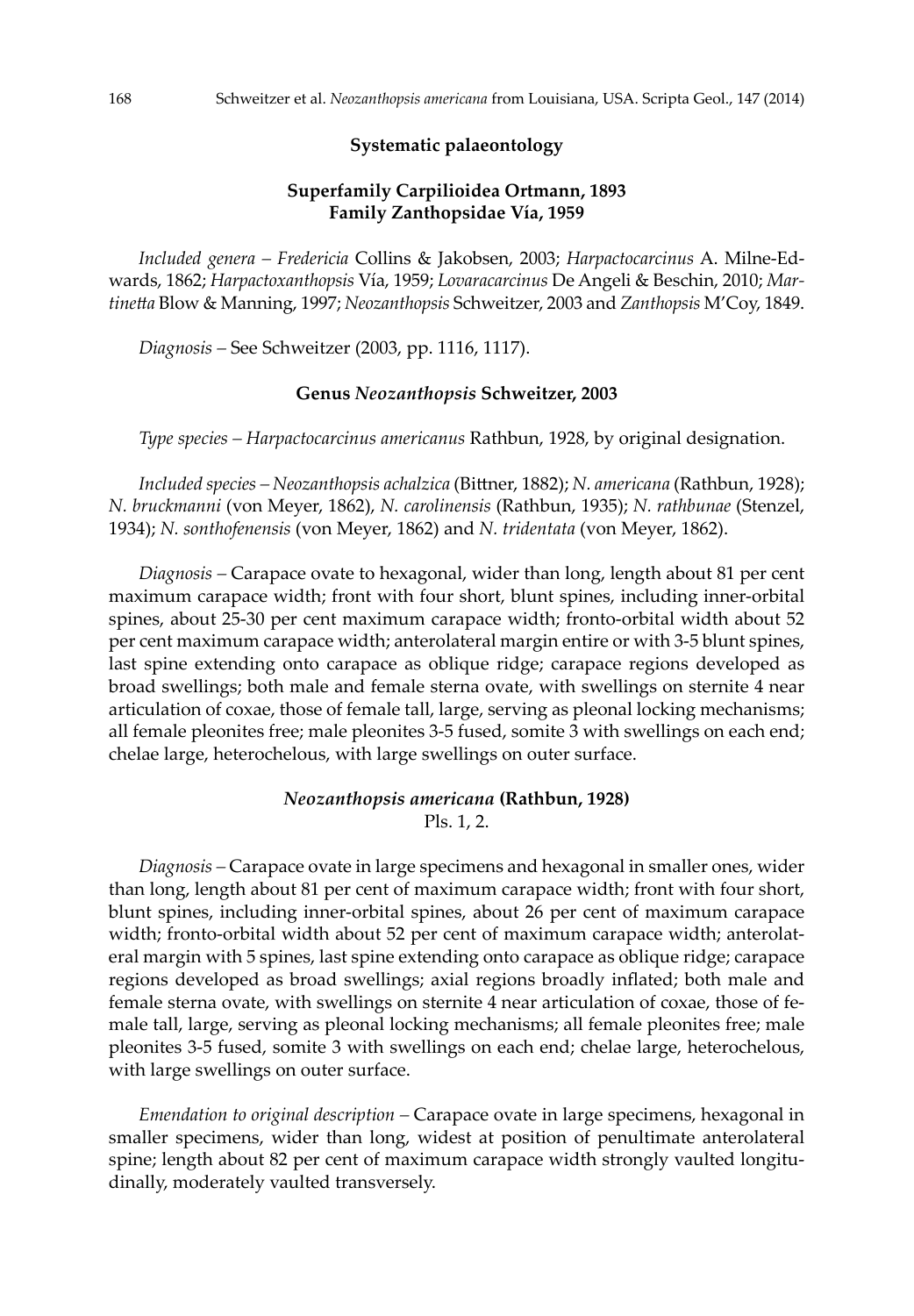Front with four blunt, well-separated spines including inner-orbital spines, occupying about 26 per cent of maximum carapace width; orbits circular, directed forwards, broadly rimmed, fronto-orbital width about 52 per cent of maximum carapace width. Anterolateral margins arched, with about 5 small spines excluding outer-orbital spine, first spine separated from outer-orbital spine by straight segment, last spine longest, entire margin crispate. Posterolateral margin sinuous, with anterior swelling from oblique branchial ridge, posterior swelling from mesobranchial swelling. Posterior margin narrow.

Regions defined as broad carapace swellings; protogastric region weakly inflated; hepatic region with transverse inflation distally and longitudinal inflation axially positioned posterior to proximal end of transverse inflation. Axial regions weakly differentiated; mesogastric region very weakly inflated; metagastric region longer than wide, about same size and inflation as longitudinal hepatic swelling; urogastric and cardiac regions confluent, very long. Branchial regions with arcuate ridge extending obliquely posteriorly towards axis from last anterolateral spine; metabranchial region with oblique-longitudinal ridge subparallel to axis; two branchial ridges appear to intersect.

Female sternum ovate, sternites 1-3 fused, triangular. Sternite 3 short, poorly known because it is broken, with lateral articulations with third maxillipeds. Sternite 4 axially concave, with large, high knob at base of coxa, apparently functioning as pleonal holding mechanism, apparently a fused episternal projection of sternite 3; sternal sutures 4/5 and 5/6 incomplete; gonopores ovate, large, positioned centrally on sternite 6 and bounded anteriorly by suture 5/6; sutures 6/7 and 7/8 appear to be complete. All pleonal somites free, pleon overall ovate.

Male sternum ovate; sternite 3 wider than long, longest axially, deep groove between sternites 3 and 4, forming Y-shaped groove pattern with axial groove extending anteriorly from pleonal cavity. Sternite 4 long, swelling at base of coxa which is apparently a fused episternal projection of sternite 3; sternites and overall sternum appear narrower than those of female. Pleon with somites 3-5 fused, somite 3 with swellings on each end.

*Measurements –* Measurements (in mm) taken on the dorsal carapace of *Neozanthopsis americana* are presented in Table 1.

*Material examined –* Fifty-five specimens were examined, NLU2F-1 to NLU2F-55 (collections of the University of Louisiana Museum of Natural History, Geosciences Division, University of Louisiana at Monroe, Monroe, Louisiana, USA).

*Occurrence –* Specimens reported here were collected from the intersection of Highway 478 and Bayou Country Road, near Scott, Natchitoches Parish, Louisiana, by one of us (GLS), from the Middle Glauconitic Clay Member of the Cane River Formation (Claiborne Group; Lutetian, Middle Eocene; see Andersen, 1993).

*Discussion – Neozanthopsis americana* differs from congeners in having up to five anterolateral spines and very broadly inflated carapace regions. *Neozanthopsis rathbunae* has multiple anterolateral spines, but the carapace ornamentation consists of a narrow axial swelling and more discrete swellings on the branchial and hepatic regions. *Neozanthopsis carolinensis* has discrete, large swellings on the hepatic and branchial regions. Thus, we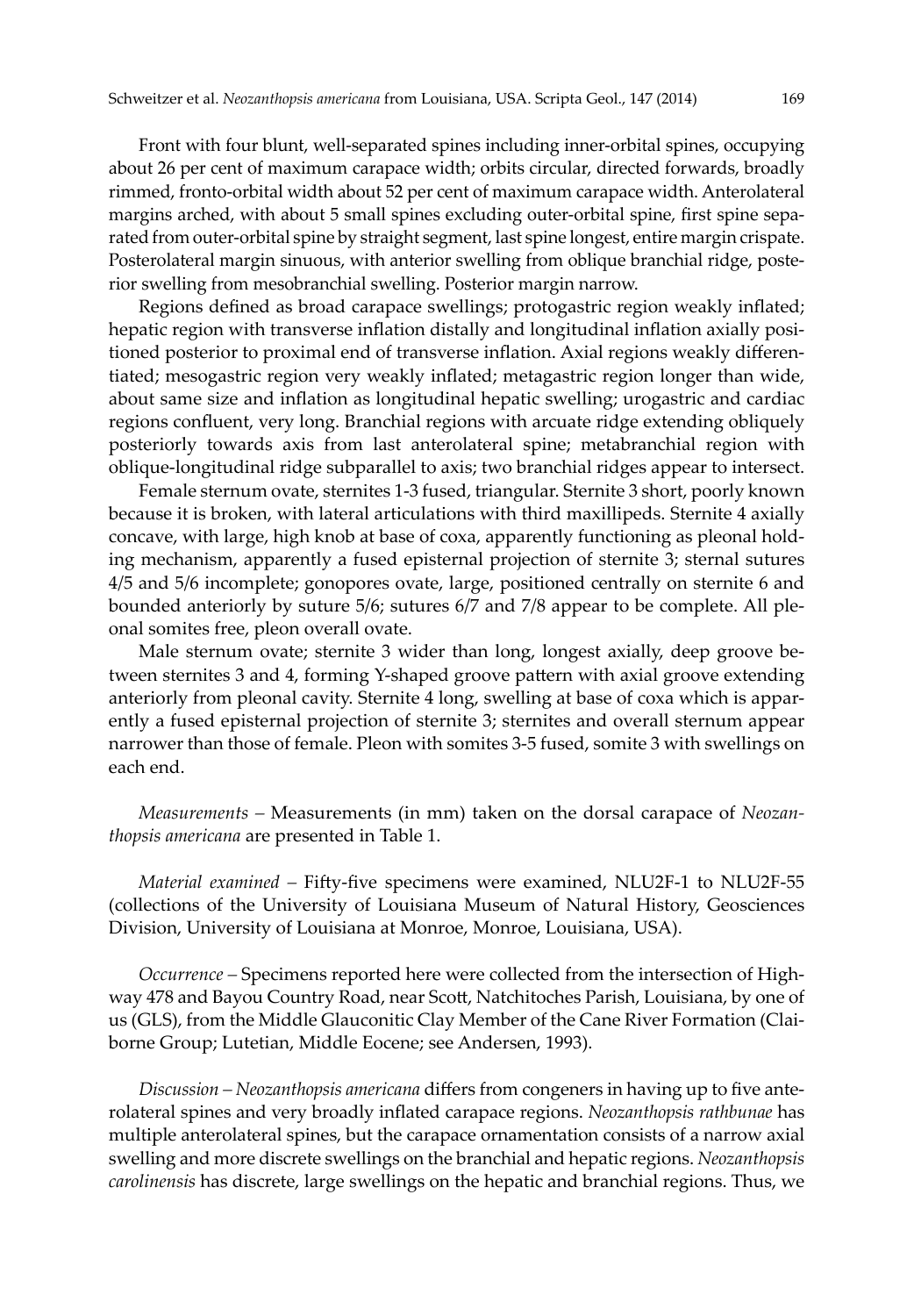| Specimen        | Sex            | Width | Length | Fronto-orbital | Frontal | Somite 4 | <b>Sternite 5</b> | Orbit |
|-----------------|----------------|-------|--------|----------------|---------|----------|-------------------|-------|
|                 |                |       |        | width          | width   | width    | width             | depth |
| NLU2F-1         | F              | 68.9  | 56.3   | 33.1           | 12.9    | 13.9     |                   |       |
| NLU2F-2         | F              | 46.0  | 37.3   |                |         |          |                   |       |
| NLU2F-3         | F              | 41.3  | 35.3   | 23.4           | 9.7     |          | 17.6              |       |
| NLU2F-4         | $\mathbf F$    | 48.5  | 38.7   | 27.6           |         | 16.3     |                   | 3.4   |
| NLU2F-5         | F              | 46.6  | 37.3   | 23.2           | 15.8    | 15.4     |                   |       |
| NLU2F-6         | F              | 33.3  | 28.3   | 17.7           | 9.4     | 9.7      |                   |       |
| NLU2F-7         | F              | 39.6  | 31.7   | 22.2           |         | 13.1     |                   |       |
| NLU2F-8         | $\overline{F}$ | 39.6  | 37.4   | 18.9           | 9.7     | 11.4     |                   | 2.7   |
| NLU2F-9         | F              | 53.6  | 45.1   | 24.2           |         | 13.8     |                   |       |
| <b>NLU2F-10</b> | U              | 44.4  | 38.0   | 24.2           | 12.5    |          |                   | 3.0   |
| <b>NLU2F-12</b> | М              | 62.0  |        |                |         | 10.0     | 15.2              | 3.0   |
| <b>NLU2F-13</b> | М              | 56.4  | 43.0   | 32.4           | 19.8    | 8.3      |                   |       |
| <b>NLU2F-14</b> | M              | 44.6  | 35.6   | 21.2           | 11.7    |          |                   | 3.0   |
| <b>NLU2F-15</b> | М              | 43.3  | 36.2   | 22.7           | 11.8    | 5.4      | 18.2              |       |
| <b>NLU2F-16</b> | М              | 42.8  | 36.0   | 21.4           | 11.8    |          |                   |       |
| <b>NLU2F-17</b> | М              | 53.0  | 41.8   | 25.9           | 13.7    | 8.7      |                   | 4.4   |
| <b>NLU2F-18</b> | М              | 47.2  | 38.1   | 24.4           | 12.0    |          |                   | 4.3   |
| <b>NLU2F-20</b> | F              | 36.6  | 31.5   | 20.5           |         |          | 15.6              | 2.6   |
| <b>NLU2F-23</b> | U              | 38.4  | 30.8   | 21.4           | 10.8    |          |                   |       |
| <b>NLU2F-24</b> | U              | 57.0  | 41.5   | 25.3           | 11.5    |          |                   | 4.4   |
| <b>NLU2F-25</b> | U              | 52.8  | 43.3   | 26.8           | 13.2    |          |                   |       |
| <b>NLU2F-26</b> | U              | 46.6  | 36.6   | 25.0           | 12.0    |          |                   |       |
| <b>NLU2F-27</b> | F              | 53.1  | 43.5   | 26.0           | 13.2    | 16.8     | 20.0              | 4.2   |

Table 1. Measurements (in mm) taken on the dorsal carapace and gender of specimens of *Neozanthopsis americana*. F = female, M = male, U = undetermined sex.

have placed the new specimens within *N. americana* based upon their more subdued dorsal carapace ornamentation.

The relatively large number of specimens made it possible to test whether there were differences in various aspects of the size and shape of the carapace between males and females. Several measurements, including maximum carapace width, the ratio of fronto-orbital width to maximum width, the length to width ratio of the carapace, the ratio of the width of the sternum compared to the total width of the carapace, and the maximum depth of the orbits as compared to the total length of the carapace, were compared between males and females, using a t-test for unpaired independent samples (SPSS v. 21, Levene's test showed equal variances could be assumed in all cases) (Table 2). Sternal width was tested using the Independent Samples Mann-Whitney U Test as the Levene's test indicated that the variances between groups were unequal in this case. None of the measured distances or ratios was significantly different between males and females at the 0.05 level of significance. This was somewhat surprising, especially for the sternal width, as the female sternum appears to be broader than that of the male. However, it may not be broader in terms of the entire width of the carapace. In addition, for that particular test, n = 3, a low number.

These results indicate that in this group of crabs, carapace characters alone cannot be used to determine sex of the crab. However, the standard characters of the shape of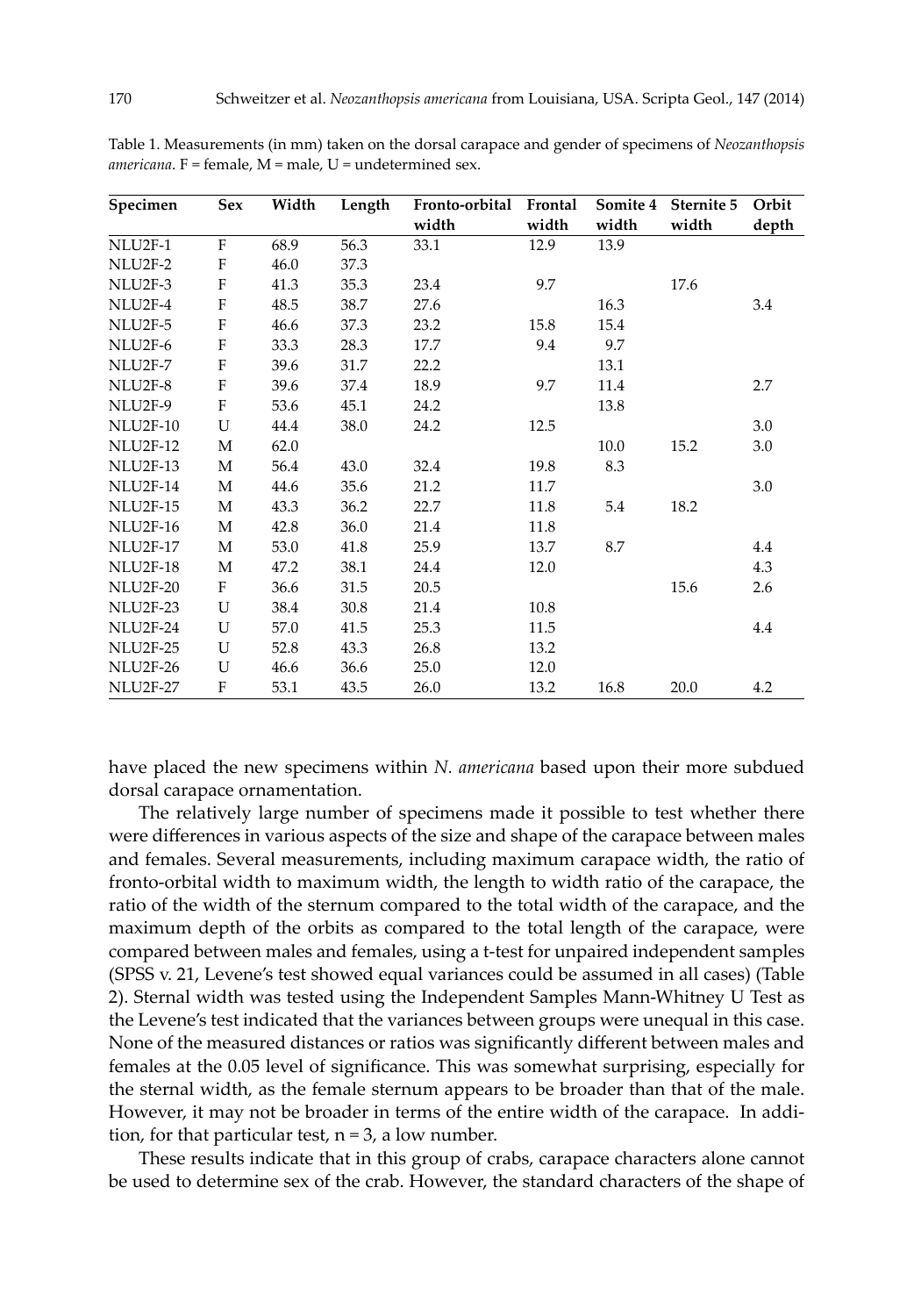| <b>Tested Variable</b>                   | Number of        | t value             | Degrees of | Significance (two-tailed)   |
|------------------------------------------|------------------|---------------------|------------|-----------------------------|
|                                          | measurements     |                     | freedom    | at the 0.05 level           |
| Carapace width                           | Female, $n = 11$ |                     |            |                             |
|                                          | Male, $n = 7$    | $t = -0.865$        | $df = 16$  | 0.400                       |
| Fronto-orbital width/                    | Female, $n = 10$ |                     |            |                             |
| width ratio                              | Male, $n = 6$    | $t = 0.244$         | $df = 14$  | 0.810                       |
| Length/width ratio                       | Female, $n = 11$ |                     |            |                             |
|                                          | Male, $n = 6$    | $t = 1.549$         | $df = 15$  | 0.142                       |
| Orbit Depth/length ratio Female, $n = 4$ |                  |                     |            |                             |
|                                          | Male, $n = 3$    | $t = -1.712$        | $df = 5$   | 0.148                       |
| Sternite 5 width/total                   | Female, $n = 3$  | Mann-Whitney        |            | Exact sig.                  |
| width                                    | Male, $n = 2$    | $U = 1.00$          |            | $(2 \text{ sided}) = 0.400$ |
|                                          |                  | Wilcoxon $W = 4.00$ |            |                             |

Table 2. Statistical results for various tested variables of *Neozanthopsis americana*.

the pleon can be used. It is broadly ovate with all somites free in females and narrow with concave sides, with somites 3-5 fused in males. These patterns are typical in heterotreme crabs (i.e., Guinot, 1979; Schweitzer, 2003; Karasawa & Schweitzer, 2006). In addition, the male of *Neozanthopsis americana* has swellings on pleonal somites 3, and the female has long, stout knobs on sternite 4 which act as locking mechanisms for the pleon. This made it possible to recognise two specimens that with additional preparation could be confirmed as females by exposing gonopores on the sixth sternite. Thus, these additional characters may prove useful in future for determining gender when most of the pleon or sternum is missing.

A survivorship curve for the specimens of *Neozanthopsis americana* was constructed, using size (carapace width) as a proxy for age (Pl. 3, fig. 1). Its shape is unlike that of typical Type I (large mammals, high survivorship until old age), Type II (small mammals, relatively constant attrition), and the strongly concave Type III curve for invertebrates with massive early life losses. The crab curve shows higher survivability at smaller size, and then constant attrition to larger size, where attrition flattens out, a rather sigmoid curve. A similarly shaped curve was derived for fossil brachiopods, for example (Huang *et al.*, 2013), although they attributed their curve to early and mid-life losses.

Problems with constructing such a survivorship curve for fossil invertebrates include the fact that none of the larval forms are included – they rarely, if ever, fossilise. Thus, survivorship of larval stages is unknown. A second problem is that very small individuals seem not to fossilise either – the smallest individual in the present study has a carapace width of 33.3 mm. What we may be seeing is a collection of and therefore a survivorship curve of the larger, post-juvenile surviving population, after the attrition of the smaller and larval individuals. It is notable that in the population of crabs in this study, the carapace width distribution of the entire population approaches normal (Pl. 3, fig. 2), skewed to the relatively smaller sizes, especially so in males (Pl. 4, fig. 2).

*Taphonomy –* The fossil decapods are preserved in a marly siltstone with floating grains of glauconite. The sediment is moderately consolidated, or weakly cemented by calcite which, when subjected to dilute hydrochloric acid, effervesces violently and yields a reddish-yellow residue resulting from finely divided iron oxide. The iron oxide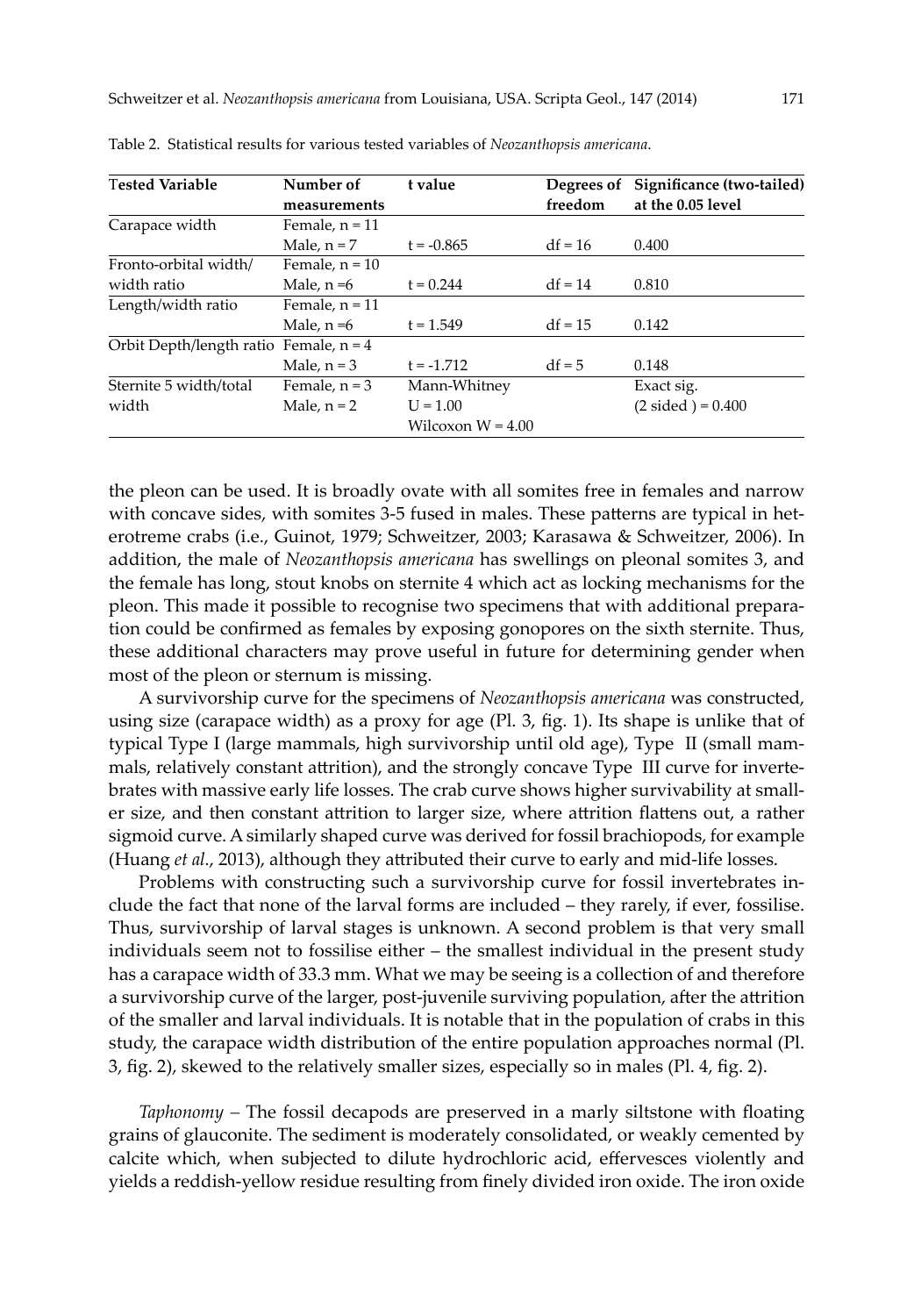may have been derived from weathering of the glauconite grains. There is apparently some expandable clay incorporated within the matrix as indicated by the fracturing and slight displacement of fragments of the cuticle in several specimens (Pl. 2, fig. 4).

The specimens are preserved with a range of qualities of preservation of the cuticle. None preserve the entire surface of the exocuticle; however, where preserved it may be almost pristine. The exocuticle is covered by uniformly sized and spaced nodes which, when eroded, appear to have endocuticle within the core. This would suggest the presence of erect pillars formed within the endocuticle that have exocuticle draped over them. The exocuticle is less than one-quarter the thickness of the endocuticle and no laminations are evident under normal microscopic examination.

Examination of the endocuticle confirms the presence of erect pillars, the spacing of which coincides with the spacing of the nodes on the exocuticle. Interspersed between the pillars are much smaller nodes on the surface of the endocuticle. These features are not reflected on the surface of the exocuticle. Laminations are clearly visible in wellpreserved parts of the endocuticle.

Morphology of the surface of the mould of the interior of the cuticle, the surface of the endocuticle, and the surface of the exocuticle is quite different. The mouldic surface tends to reflect the development of regions of the carapace quite faithfully, but it is otherwise smooth.

#### **Acknowledgements**

We are deeply indebted to G. McLain of Pineville, Louisiana, who discovered and led one of the authors (GLS) to the locality and contributed important specimens for the present study. J. Bienvenue and J. Johnson graciously allowed access to their property for collecting. We thank the University of Louisiana at Monroe Museum of Natural History for the loan of decapod specimens for this study. S. Chenoweth, University of Louisiana at Monroe, prepared the locality map. Reviews by R.W. Portell, Florida Museum of Natural History, Gainesville, Florida, and an anonymous reviewer, as well as editor John W.M. Jagt, Natuurhistorisch Museum Maastricht, the Netherlands, improved the paper.

# **References**

Andersen, H. 1993. Geology of Natchitoches Parish. *Louisiana Geological Survey Bulletin*, **44**: 1-227.

- Bittner, A. 1882. *In*: Abich, H. (ed.), *Geologische Forschungen in den Kaukasusländern. II. Geologie des Armenischen Hochlandes. I. Westhälfte.* A. Hölder, Wien: 488 pp.
- Bohlke, J. & Chaplin, C. 1968. *Fish of the Bahamas and adjacent tropical waters*. Livingston Publishing Co., Wynnewood, Pennsylvania: 771 pp.
- Breard, S. & Stringer, G. 1995. Paleoenvironment of a diverse marine vertebrate fauna from the Yazoo Clay (Late Eocene) at Copenhagen, Caldwell Parish, Louisiana. *Gulf Coast Association of Geological Societies Transactions*, **45**: 77-85.
- Breard, S. & Stringer, G. 1999. Integrated paleoecology and marine vertebrate fauna of the Stone City Formation (Middle Eocene), Brazos River section, Texas. *Transactions of the Gulf Coast Association of Geological Societies*, **49**: 132-142.
- Blow, W.C. & Manning, R.B. 1997. A new genus, *Martinetta*, and two new species of xanthoid crabs from the Middle Eocene Santee Limestone of South Carolina. *Tulane Studies in Geology and Paleontology*, **30**: 171-180.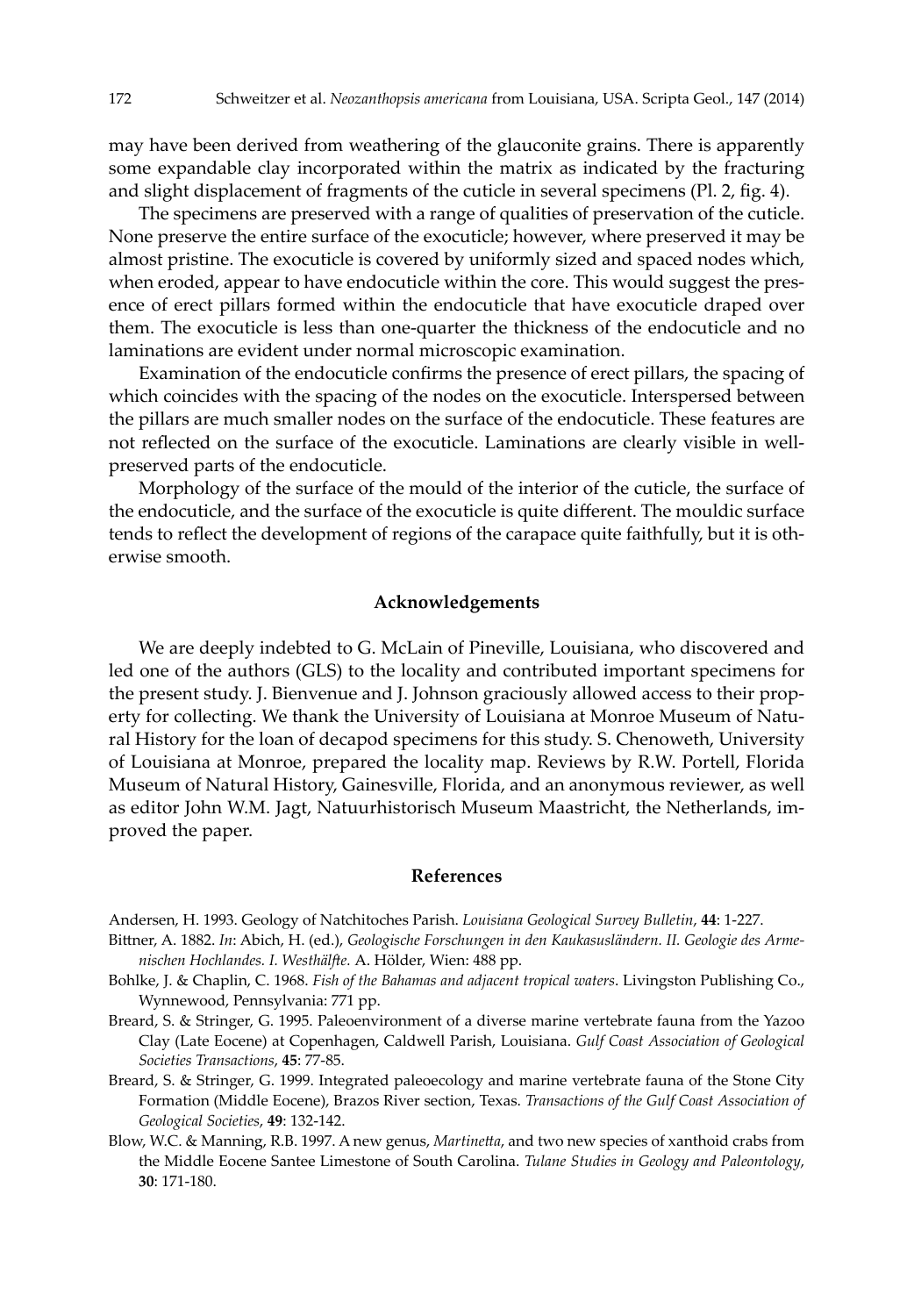- Collins, J.S.H. & Jakobsen, S.L. 2004. New crabs (Crustacea, Decapoda) from the Eocene (Ypresian/Lutetian) Lillebælt Clay Formation of Jutland, Denmark. *Bulletin of the Mizunami Fossil Museum*, **30** (for 2003): 63-96.
- Darnell, R.M., Defenbaugh, R.E. & Moore, D. 1983. Northwestern Gulf shelf bio-atlas: a study of the distribution of demersal fish and penaeid shrimp of the soft bottoms of the continental shelf from the Rio Grande to the Mississippi River delta. *Minerals Management Service*, *United States Department of the Interior Open File Report*, **82-04**: 1-438.
- Dawson, C. 1966. Observations on the anacanthine fish *Bregmaceros atlanticus* in the north-central Gulf of Mexico. *Copeia*, **3**: 604-605.
- De Angeli, A. & Beschin, C. 2010. *Lovaracarcinus granulatus* gen. nov., sp. nov., nuovo brachiuro eocenico della Valle del Chiampo (Vicenza – Italia settentrionale). *Studi e Ricerche*, *Associazione Amici del Museo – Museo civico 'G. Zannato'*, **17**: 29-34.
- Greenberg, I. 1977. *Guide to corals and fish of Florida, the Bahamas and the Caribbean*. Seahawk Press, Miami, Florida: 64 pp.
- Guinot, D. 1979. Morphologie et phylogenèse des brachyoures. *Mémoires du Muséum national d'Histoire naturelle*, nouvelle série, **A112**: 1-354.
- Hoese, H.D. & Moore, R.H. 1977. *Fishes of the Gulf of Mexico, Texas, Louisiana, and adjacent waters*. Texas A&M University Press, College Station, Texas: 327 pp.
- Hoese, H. & Moore, R. 1998. *Fish of the Gulf of Mexico, Texas, Louisiana, and adjacent waters*. Texas A&M University Press, College Station, Texas: 422 pp.
- Huang, B., Rong, J-Y.& Harper, D.A.T. 2013. A new survivor species of *Dioelosia* (Brachiopoda) from Rhuddanian (Silurian) shallower-water biofacies in South China. *Journal of Paleontology*, **87**: 232-242.
- Karasawa, H. & Schweitzer, C.E. 2006. A new classification of the Xanthoidea sensu lato (Crustacea: Decapoda: Brachyura) based on phylogenetic analysis and traditional systematics and evaluation of all fossil Xanthoidea sensu lato. *Contributions to Zoology*, **75**: 23-72.
- M'Coy, F. 1849. On the classification of some British fossil Crustacea with notices of new forms in the university collection at Cambridge. *Annals and Magazine of Natural History*, **(2)4**: 161-179, 330-335.
- McEachran, J. & Fechhelm, J. 1998. *Fish of the Gulf of Mexico (Volume 1: Myxiniformes to Gasterosteiformes).*  University of Texas Press, Austin, Texas: 1112 pp.
- McEachran, J. & Fechhelm, J. 2005. *Fish of the Gulf of Mexico (Volume 2: Scorpaeniformes to Tetraodontiformes).* University of Texas Press, Austin, Texas: 1004 pp.
- Meyer, H. von. 1862. Tertiaere Decapoden aus den Alpen, von Oeningen und dem Taunus. *Palaeontographica*, **10**: 147-178.
- Milne-Edwards, A. 1862. Monographie des Crustacés de la famille Cancériens. *Annales des Sciences naturelles* (Zoologie), **(4)18**: 31-85.
- Müller, A. 1999. Ichthyofaunen aus dem atlantischen Tertiär der USA. *Leipziger Geowissenschaften*, **9/10**: 1-360.
- Myers, G.S. 1960. Restriction of the croakers (Sciaenidae) and anchovies (Engraulidae) to continental waters. *Copeia*, **1**: 67-68.
- Nelson, J. 1994. *Fish of the world* (3rd edition). John Wiley, New York: 600 pp.
- Nelson, J. 2006. *Fish of the world* (4th edition). John Wiley and Sons, New York: 601 pp.
- Nelson, J., Crossman, E., Espinosa-Perez, H., Findley, L., Gilbert, C., Lea, R. & William, J. 2004. Common and scientific names of fish from the United States, Canada, and Mexico (sixth edition). *American Fisheries Society*, *Special Publication*, **29**: 1-386.
- Nolf, D. 1980. Étude monographique des otolithes des Ophidiiformes actuels et revision des espèces fossiles (Pisces, Teleostei). *Mededelingen van de Werkgroep voor Tertiaire en Kwartaire Geologie*, **17**: 72- 195.
- Nolf, D. 1985. Otolithi Piscium. *In*: Schultze, H.-P. (ed.), *Handbook of paleoichthyology*, **10**: 1-145. G. Fischer, Stuttgart/New York.
- Nolf, D. 1995. Studies on fossil otoliths.The state of the art. *In*: Secor, D., Dean, J. & Campana, S.E. (eds.), *Recent developments in fish otolith research*: 513-544. University of South Carolina Press, Columbia, South Carolina.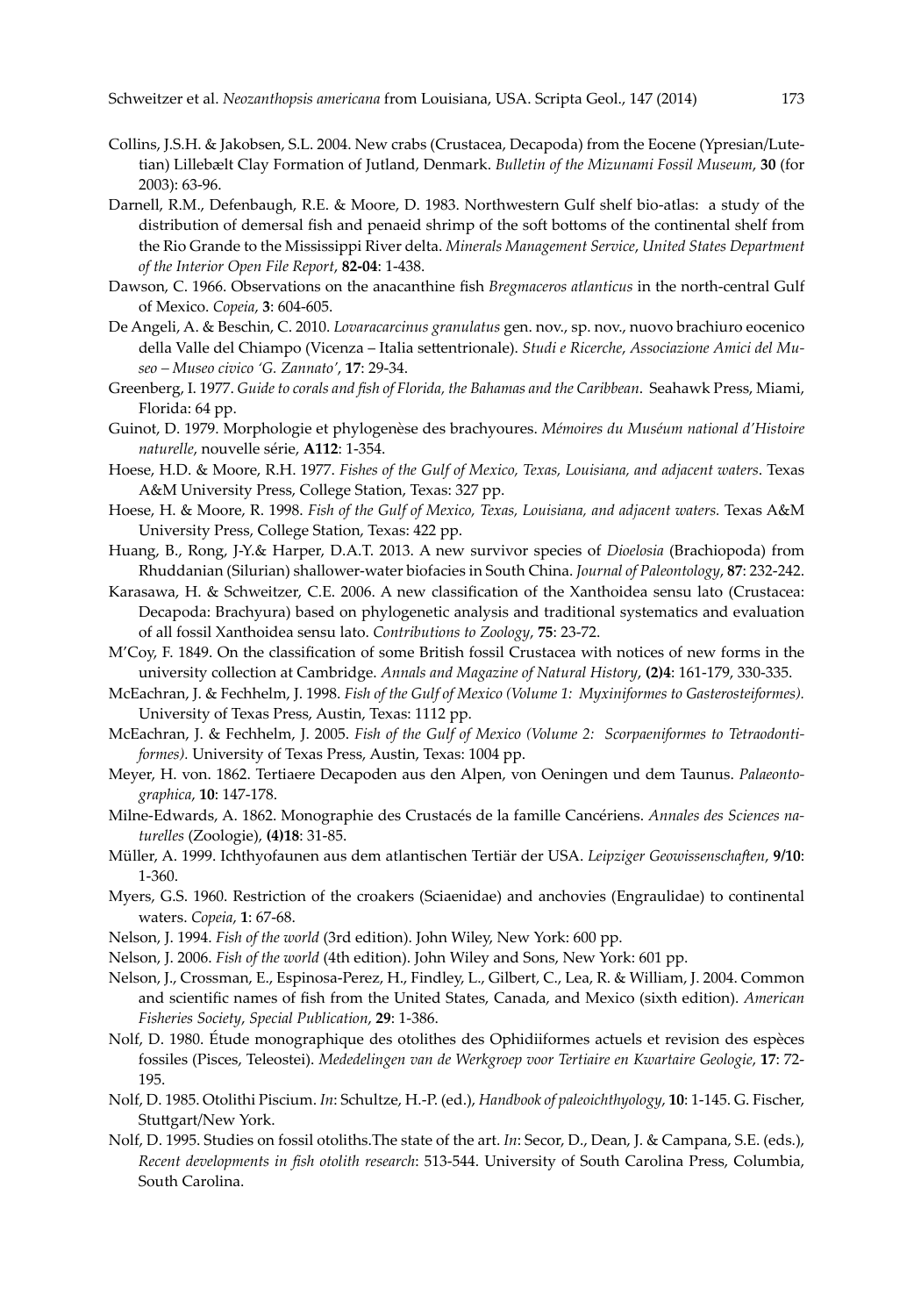- Nolf, D. & Brzobohaty, R. 1992. Fish otoliths as paleobathymetric indicators. *Paleontología i Evolucio*, **24/25**: 255-264.
- Nolf, D. & Dockery, D. 1990. Fish otoliths from the Coffee Sand (Campanian) of northeastern Mississippi. *Mississippi Geology*, **10**: 1-14.
- Nolf, D. & Dockery, D. 1993. Fish otoliths from the Matthews Landing Marl Member (Porters Creek Formation), Paleocene of Alabama. *Mississippi Geology*, **14**: 24-39.
- Nolf, D. & Stringer, G. 2003. Late Eocene (Priabonian) fish otoliths from the Yazoo Clay at Copenhagen, Louisiana. *Louisiana Geological Survey Geological Pamphlet*, **13**: 1-23.
- Ortmann, A. 1893. Abtheilung: Brachyura (Brachyura genuina Boas), II. Unterabtheilung: Cancroidea, 2. Section: Cancrinea, 1. Gruppe: Cyclometopa. Die Decapoden-Krebse des Strassburger Museums, mit besonderer Berücksichtigung der von Herrn Dr. Döderlein bei Japan und bei den Liu-Kiu-Inseln gesammelten und zur Zeit im Strassburger Museum aufbewahrten Formen, VII. Theil. *Zoologische Jahrbücher. Systematik*, *Geographie und Biologie der Thiere*, **7**: 411-495.
- Rathbun, M.J. 1928. Two new crabs from the Eocene of Texas. *Proceedings of the United States National Museum*, **73**: 1-6.
- Rathbun, M.J. 1935. Fossil Crustacea of the Atlantic and Gulf Coastal Plain. *Geological Society of America*, *Special Paper*, **2**: viii+1-160.
- Radwańska, U. 1992. Fish otoliths in the Middle Miocene (Badenian) deposits of southern Poland. *Acta Geologica Polonica*, **42**: 141-328.
- Schwarzhans, W. 1981.Vergleichende morphologische Untersuchungen an rezenten und fossilen Otolithen der Ordnung Ophidiiformes. *Berliner geowissenschaftliche Abhandlungen*, **32**: 63-122.
- Schwarzhans, W. 1993.A comparative morphological treatise of Recent and fossil otoliths of the family Sciaenidae (Perciformes). *In*: Pfeil, F. (ed.), *Piscium Catalogus, Otolithi Piscium.* F. Pfeil, München: 245 pp.
- Schweitzer, C.E. 2003. Utility of proxy characters for classification of fossils: an example from the fossil Xanthoidea (Crustacea: Decapoda: Brachyura). *Journal of Paleontology*, **77**: 1107-1128.
- Schweitzer, C.E., Ćosović, V. & Feldmann, R.M. 2005. *Harpactocarcinus* from the Eocene of Istria, Croatia, and the paleoecology of the Zanthopsidae Via, 1959 (Crustacea: Decapoda: Brachyura). *Journal of Paleontology*, **79**: 663-669.
- Stenzel, H.B. 1934. Decapod crustaceans from the Middle Eocene of Texas. *Journal of Paleontology*, **8**: 38-56.
- Stringer, G.L. 1986.Teleostean otoliths and their paleoecological implications at the Montgomery Landing locality. *In*: Schiebout, J.A. & Van den Bold, W.A. (eds.), *Montgomery Landing Site, Marine Eocene (Jackson) of Central Louisiana*: 209-222. Symposium Proceedings, Baton Rouge Meeting, GCAGS, University of Texas Press, Austin, Texas.
- Stringer, G.L. 2002. 46-million-year-old marine fossils from the Cane River Site, north-central Louisiana. *Louisiana Geological Survey Public Information Series*, **10**: 1-7.
- Stringer, G. & Breard, S. 1997. Comparison of otolith-based paleoecology to other fossil groups: an example from the Cane River Formation (Eocene) of Louisiana. *Transactions of the Gulf Coast Association of Geological Societies*, **47**: 563-570.
- Stringer, G. & Miller, M. 2001. Paleoenvironmental interpretations based on vertebrate fossil assemblages: an example of their utilization in the Gulf Coast. *Transactions of the Gulf Coast Association of Geological Societies*, **51**: 329-338.
- Vía, L. 1959. Decápodos fósiles del Eoceno español. *Boletín del Instituto Geológico y Minero de España*, **70**: 1-72.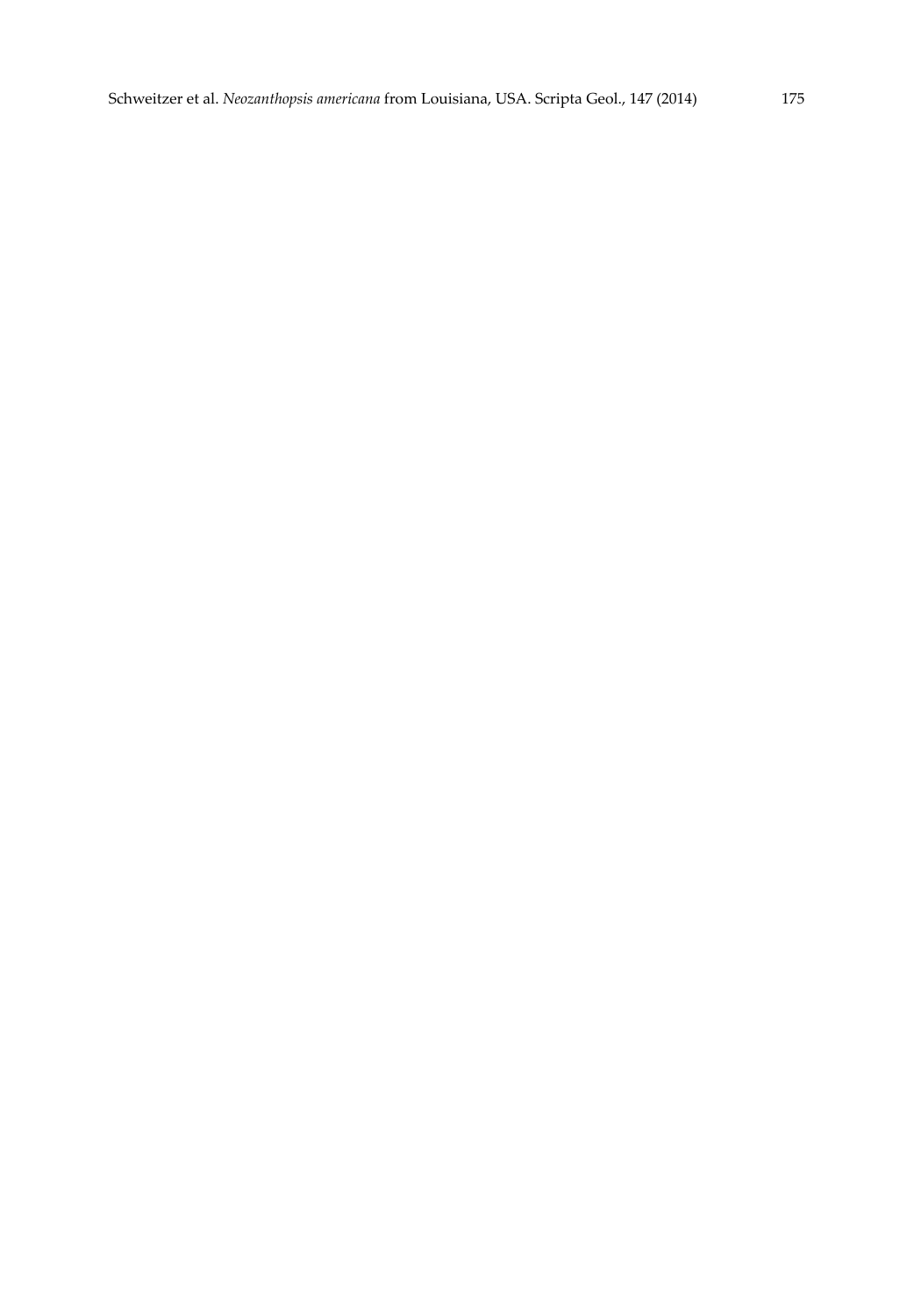*Neozanthopsis americana* (Rathbun, 1928)

Figs. 1, 2. NLU2F-27, dorsal and ventral view of female showing pleonal locking mechanism on sternite 4 (arrows).

Figs. 3, 4. NLU2F-17, dorsal view of near-complete carapace, and ventral view showing large right first pereiopod.

Figs. 5, 6. NLU2F-24, dorsal view and oblique frontal view showing detail of front and orbits.

All specimens whitened with ammonium chloride. Scale bars equal 10 mm.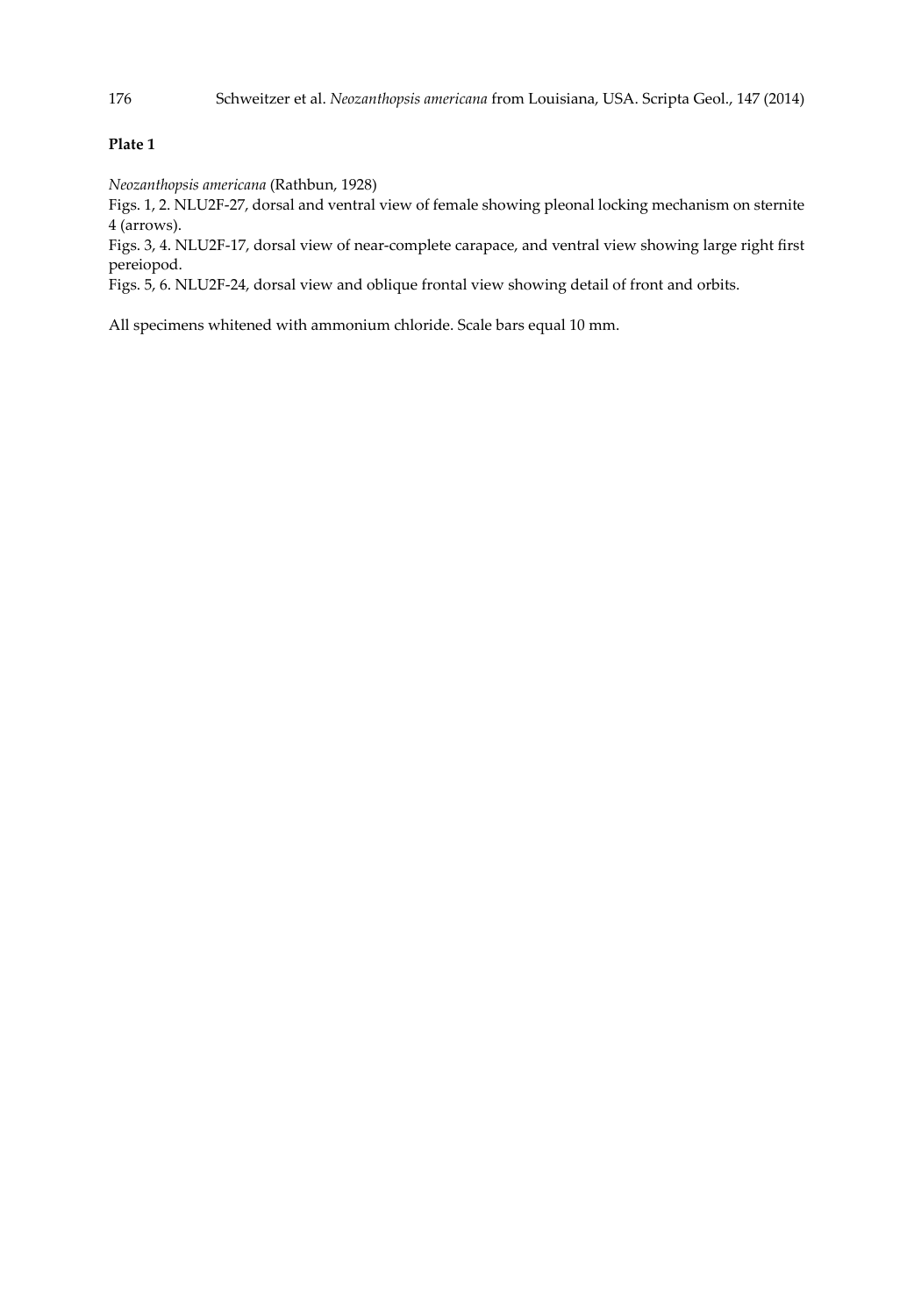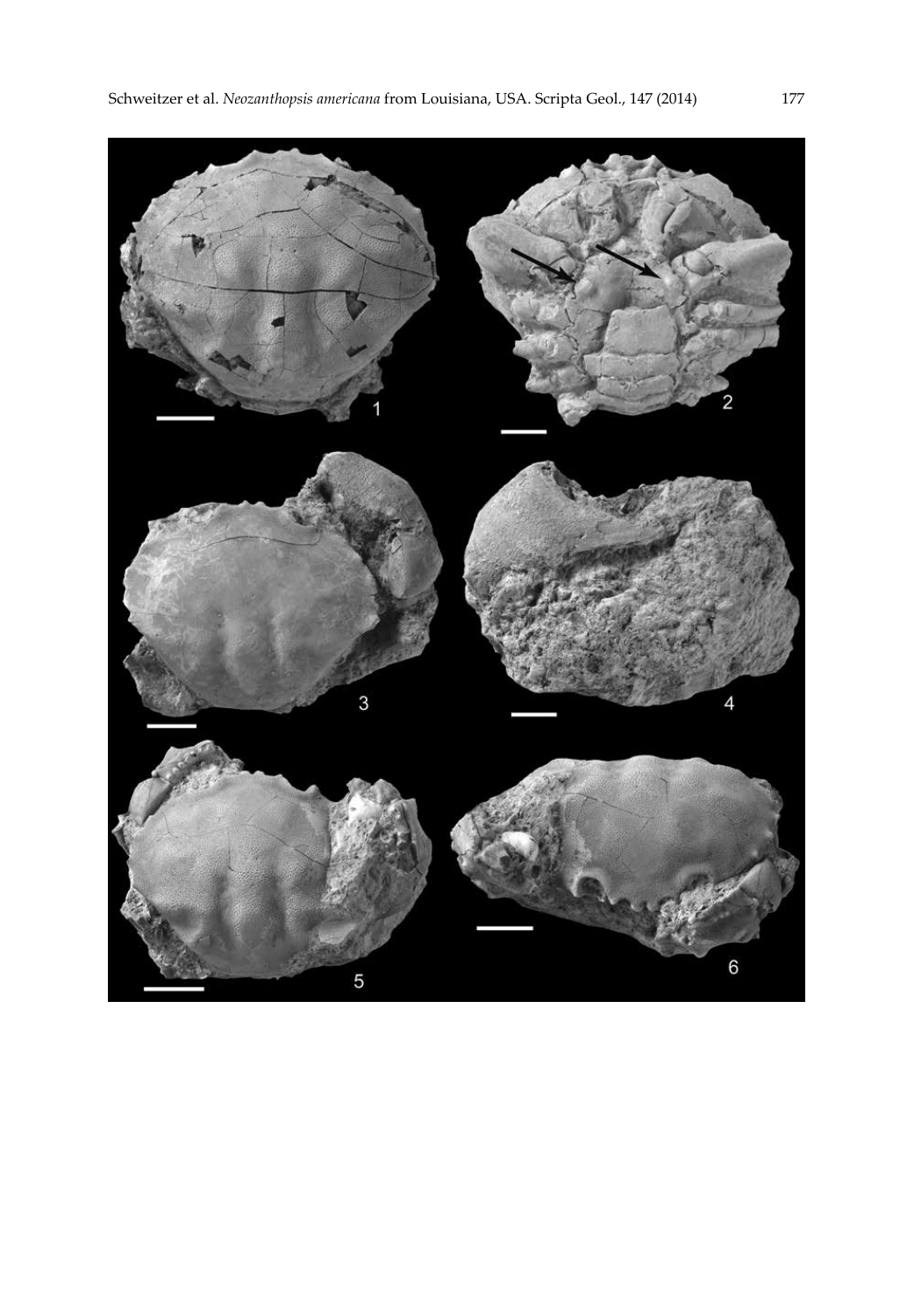*Neozanthopsis americana* (Rathbun, 1928)

Fig. 1. NLU2F-3, ventral view showing prominent gonopore at arrow.

Fig. 2. NLU2F-7, ventral view showing female pleon and pleonal locking mechanism.

Fig. 3. NLU2F-12, ventral view showing male pleon and part of sternum.

Fig. 4. NLU2F-1, dorsal view of carapace showing fractured and expanded carapace fragments.

All specimens whitened with ammonium chloride. Scale bars equal 10 mm.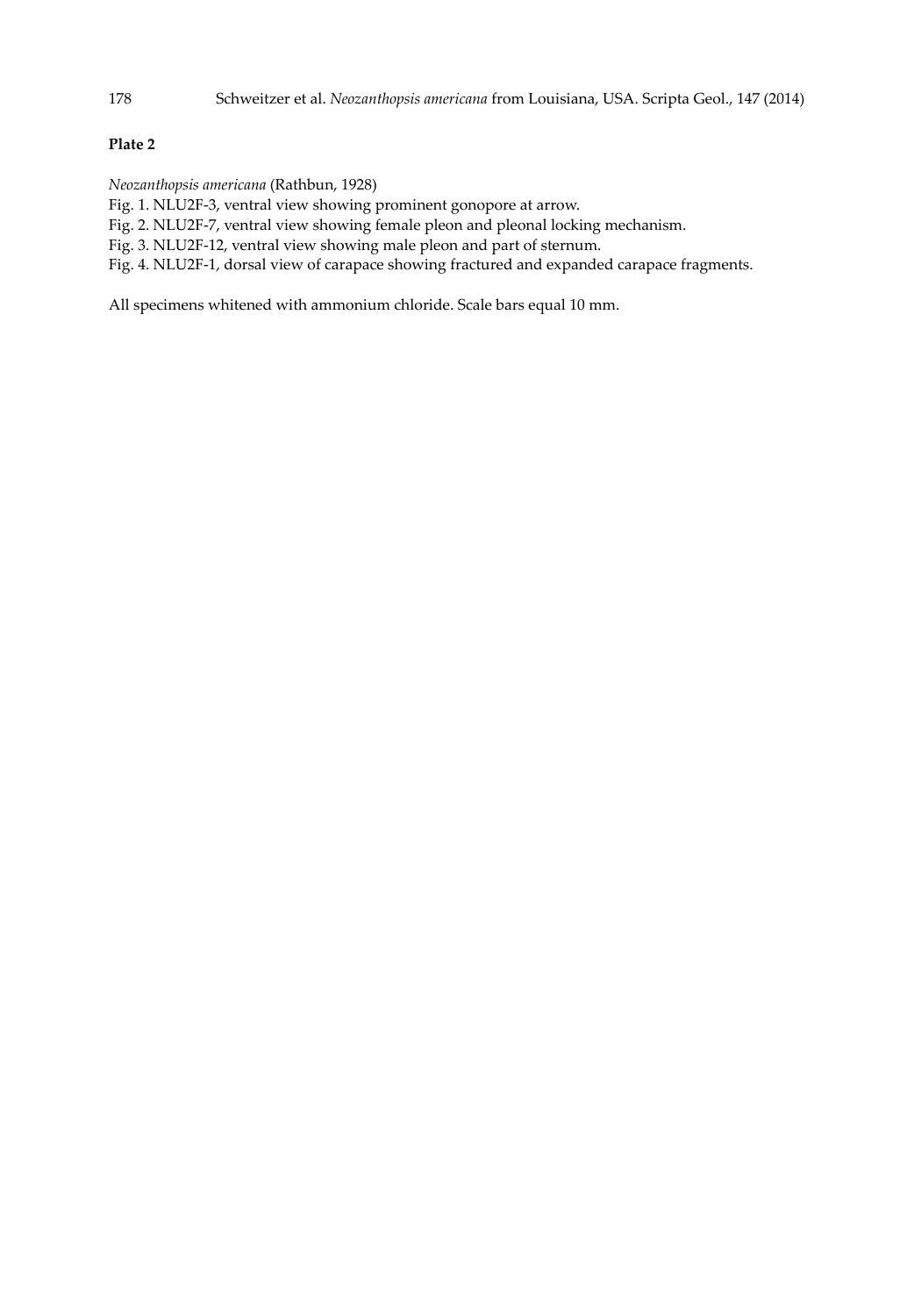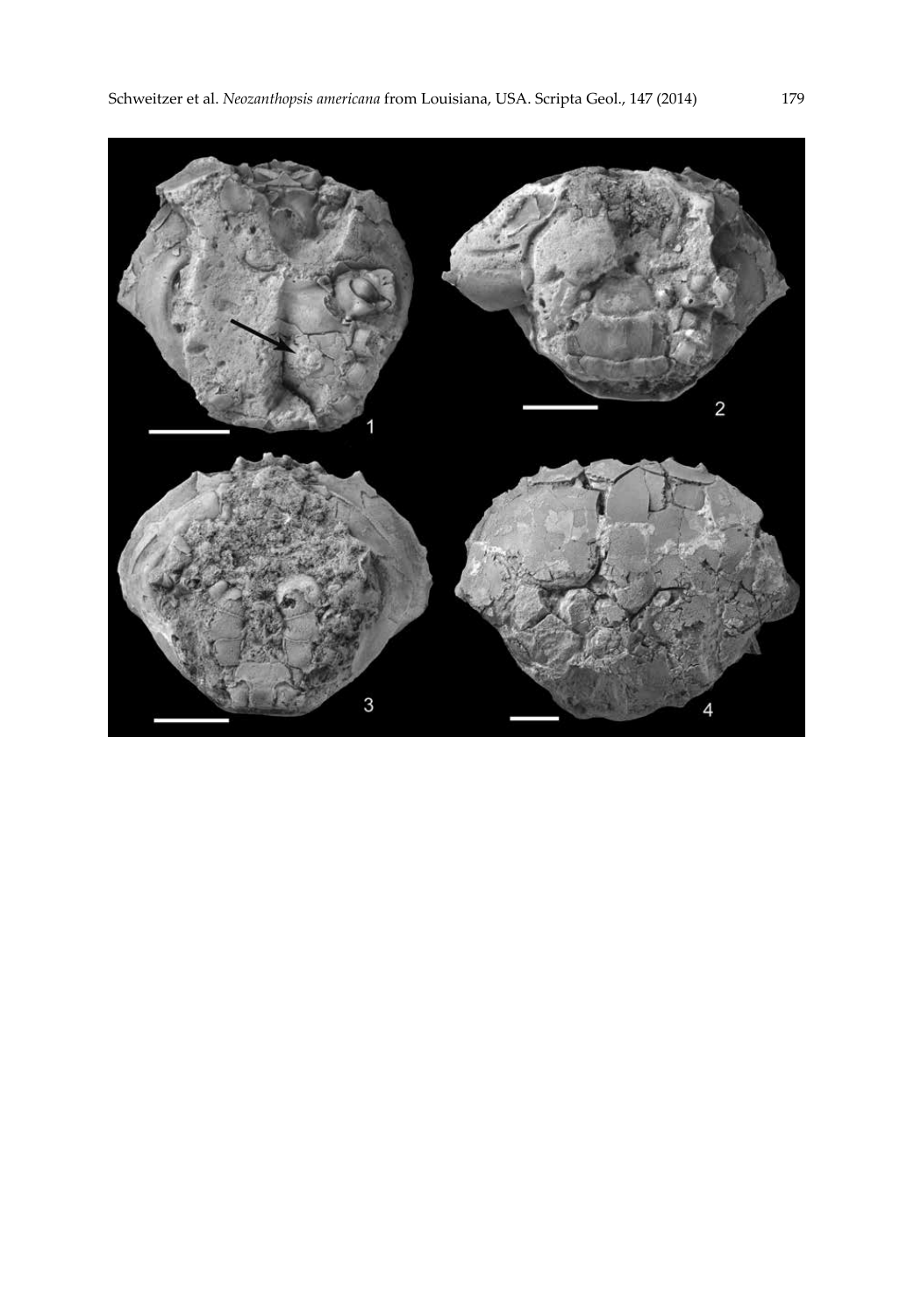Fig. 1. Survivorship curve generated in Excel for measured specimens of *Neozanthopsis americana*, including males, females and those of undetermined sex. Size based upon carapace width (in mm), excluding last anterolateral spine.

Fig. 2. Histogram generated in SPSS 21 of all specimens represented in Figure 1, arrayed into 5 mm bins by carapace width. Normal curve displayed for reference.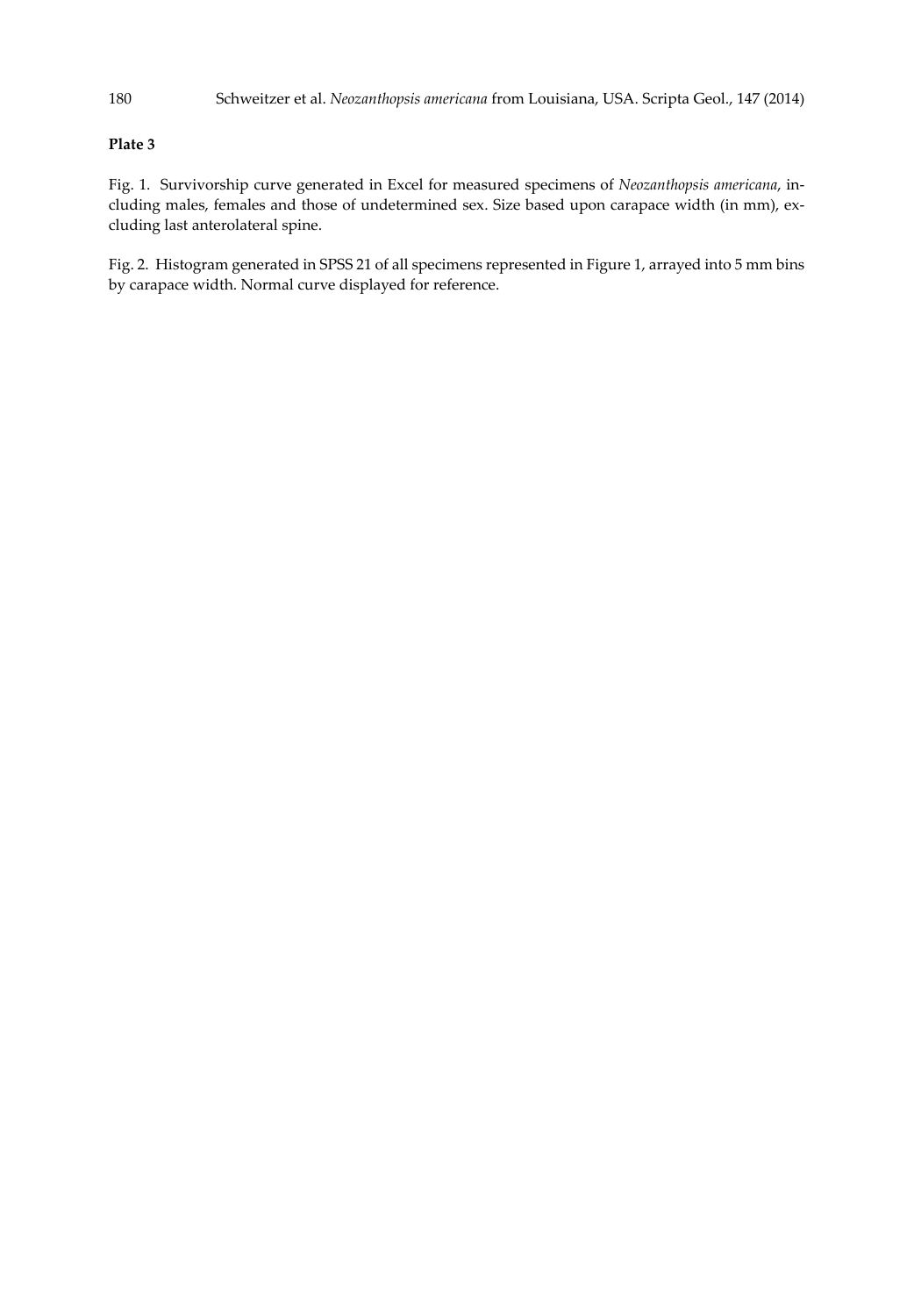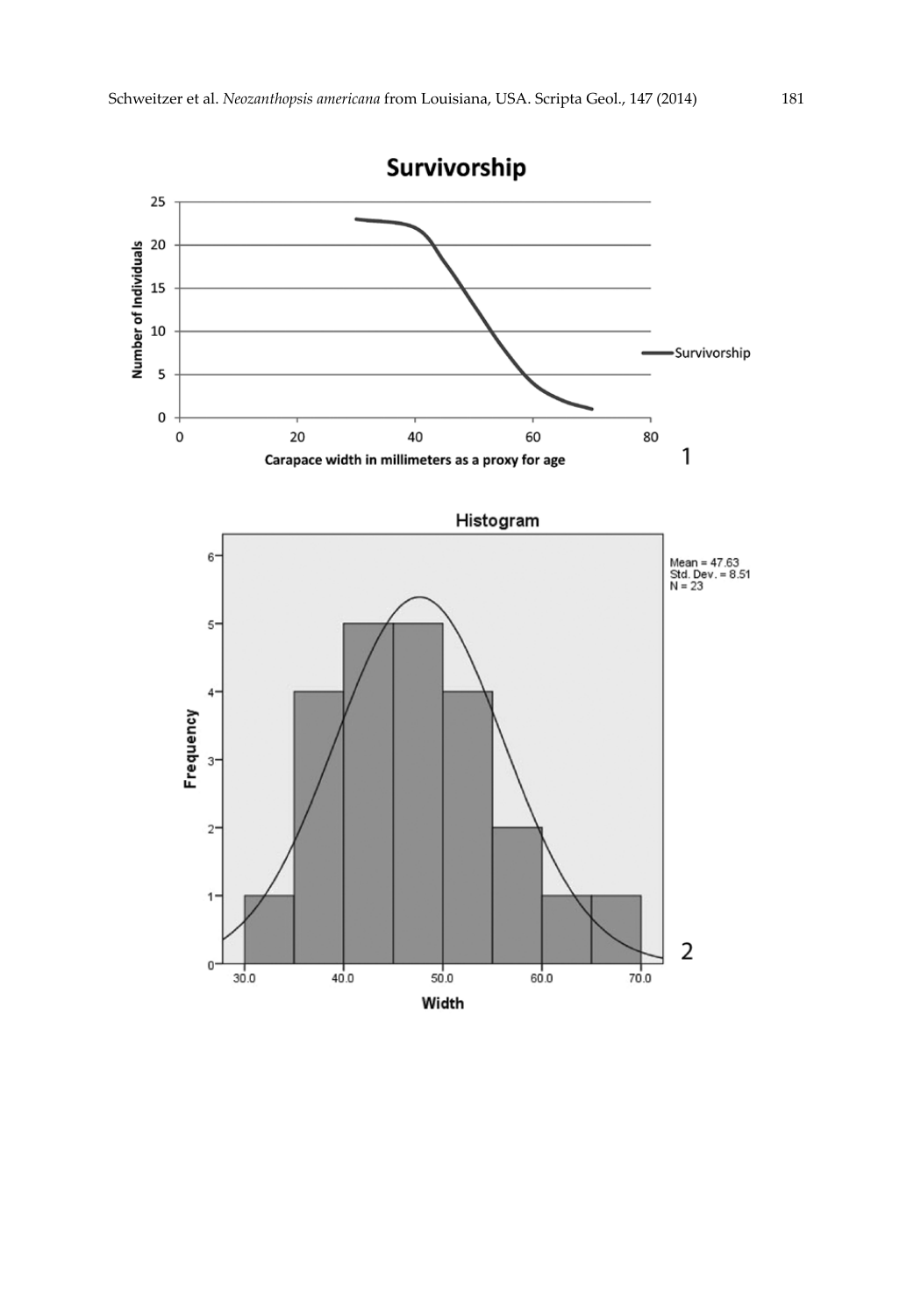Fig. 1. Histogram generated in SPSS 21 of all female specimens represented in Plate 1, arrayed into 10 mm bins by carapace width. Normal curve displayed for reference.

Fig. 2. Histogram generated in SPSS 21 of all male specimens represented in Plate 1, arrayed into 5 mm bins by carapace width. Normal curve displayed for reference.